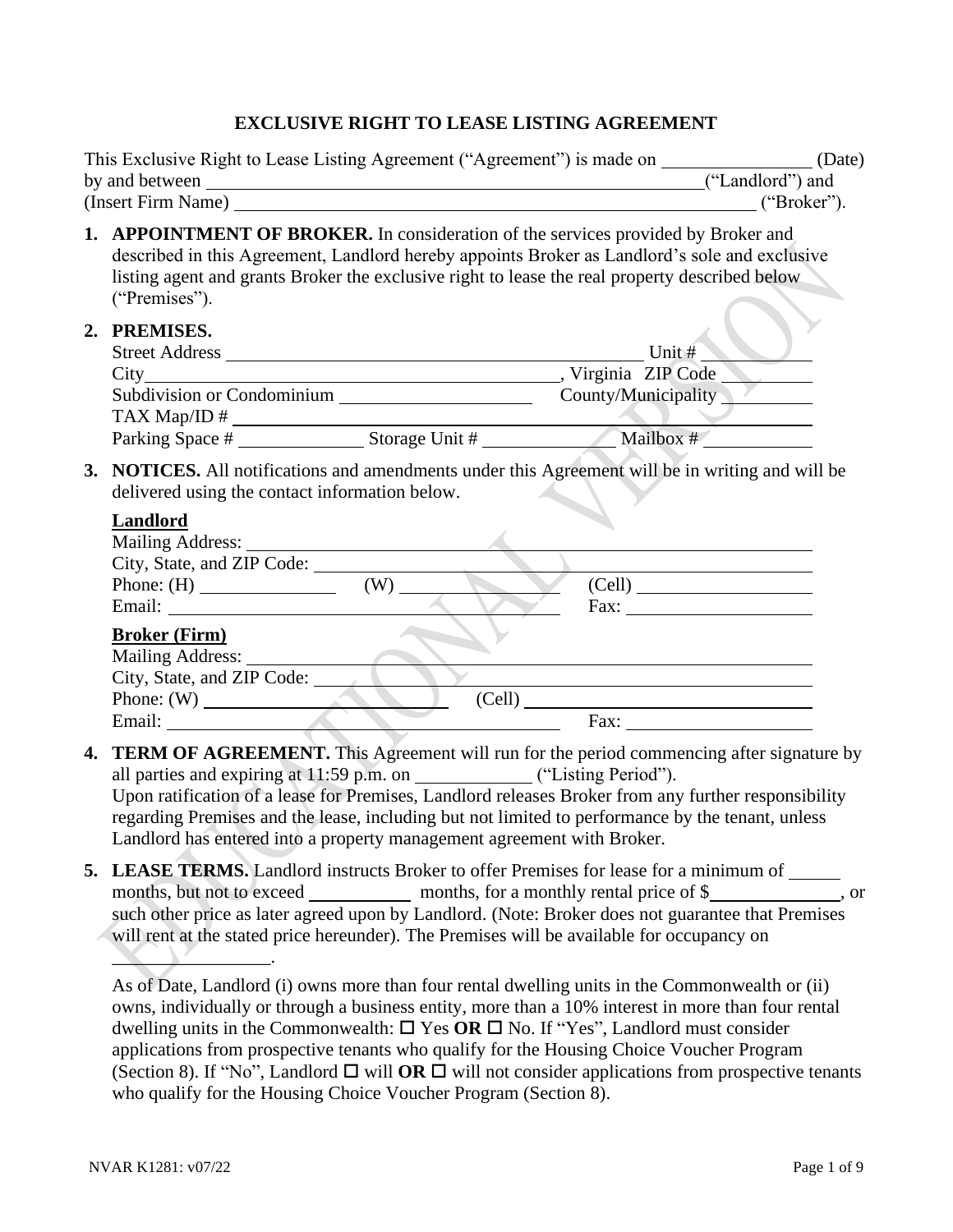Landlord will allow smoking:  $\square$  Yes OR  $\square$  No

Landlord will allow pets:  $\Box$  Yes OR  $\Box$  No. Restrictions:

The following deposits will be required from the tenant:

Landlord agrees that Landlord and tenant will sign a lease agreement enforceable in the Commonwealth of Virginia.

### **6. PROVIDED FIXTURES AND EQUIPMENT.**

**A. Personal Property and Fixtures.** Landlord will provide, as part of Premises any existing builtin heating and central air conditioning equipment, plumbing and lighting fixtures, storm windows, storm doors, screens, installed wall-to-wall carpeting, exhaust fans, window shades, blinds, window treatment hardware, smoke and heat detectors, TV antennas, sump pumps, exterior trees and shrubs.

The items marked YES below are currently installed or offered (If more than one of an item will be provided, the number of items is noted):

| Yes #  | Items                     | Yes # | Items                         | Yes #  | Items                         |
|--------|---------------------------|-------|-------------------------------|--------|-------------------------------|
| $\Box$ | Alarm System              |       | Freezer                       |        | <b>Satellite Dish</b>         |
| $\Box$ | <b>Built-in Microwave</b> |       | <b>Furnace Humidifier</b>     | $\Box$ | Storage Shed                  |
| $\Box$ | Ceiling Fan               |       | Garage Opener                 | ⊡      | <b>Stove or Range</b>         |
| $\Box$ | <b>Central Vacuum</b>     |       | w/ remote                     | ⊡      | <b>Trash Compactor</b>        |
| $\Box$ | Clothes Dryer             | □     | Gas Log                       | □      | Wall Oven                     |
| $\Box$ | Clothes Washer            | □     | Hot Tub, Equip & Cover $\Box$ |        | <b>Water Treatment System</b> |
| $\Box$ | Cooktop                   | ப     | Intercom                      | ப      | Window A/C Unit               |
| $\Box$ | Dishwasher                |       | <b>Playground Equipment</b>   | □      | <b>Window Fan</b>             |
| $\Box$ | Disposer                  | □     | Pool, Equip, & Cover          | $\Box$ | <b>Window Treatments</b>      |
| $\Box$ | Electronic Air Filter     | ◻     | Refrigerator                  | □      | <b>Wood Stove</b>             |
| $\Box$ | Fireplace Screen/Door     | П     | w/ice maker                   |        |                               |
|        | Other:                    |       |                               |        |                               |

**B. As-Is Items.** Landlord will not warrant the condition or working order of the following items and/or systems:

#### **C. Repair Deductible:**

### **7. UTILITIES; MAJOR SYSTEMS.** (Check all that apply)

| Included in Rent? (Check Yes)                                                                                      |            |
|--------------------------------------------------------------------------------------------------------------------|------------|
| Water Supply: $\Box$ Public $\Box$ Private Well $\Box$ Community Well                                              | $\Box$ Yes |
| Sewage Disposal: $\Box$ Public $\Box$ Septic # BR:                                                                 | $\Box$ Yes |
| Type of Septic: $\square$ Community $\square$ Conventional $\square$ Alternative $\square$ Experimental            |            |
| Hot Water: $\Box$ Oil $\Box$ Gas $\Box$ Electric $\Box$ Other Number of Gallons $\Box$ T Yes                       |            |
| Air Conditioning: $\Box$ Oil $\Box$ Gas $\Box$ Elec. $\Box$ Heat Pump $\Box$ Other $\Box$ Zones $\Box$ Yes         |            |
| Heating: $\Box$ Oil $\Box$ Gas $\Box$ Electric $\Box$ Heat Pump $\Box$ Other $\Box$ $\Box$ Zones $\Box$ $\Box$ Yes |            |
| Trash Removal/Recycling: $\Box$ County/City $\Box$ Private                                                         | $\Box$ Yes |
|                                                                                                                    | $\Box$ Yes |
| $\Box$ Internet:                                                                                                   | $\Box$ Yes |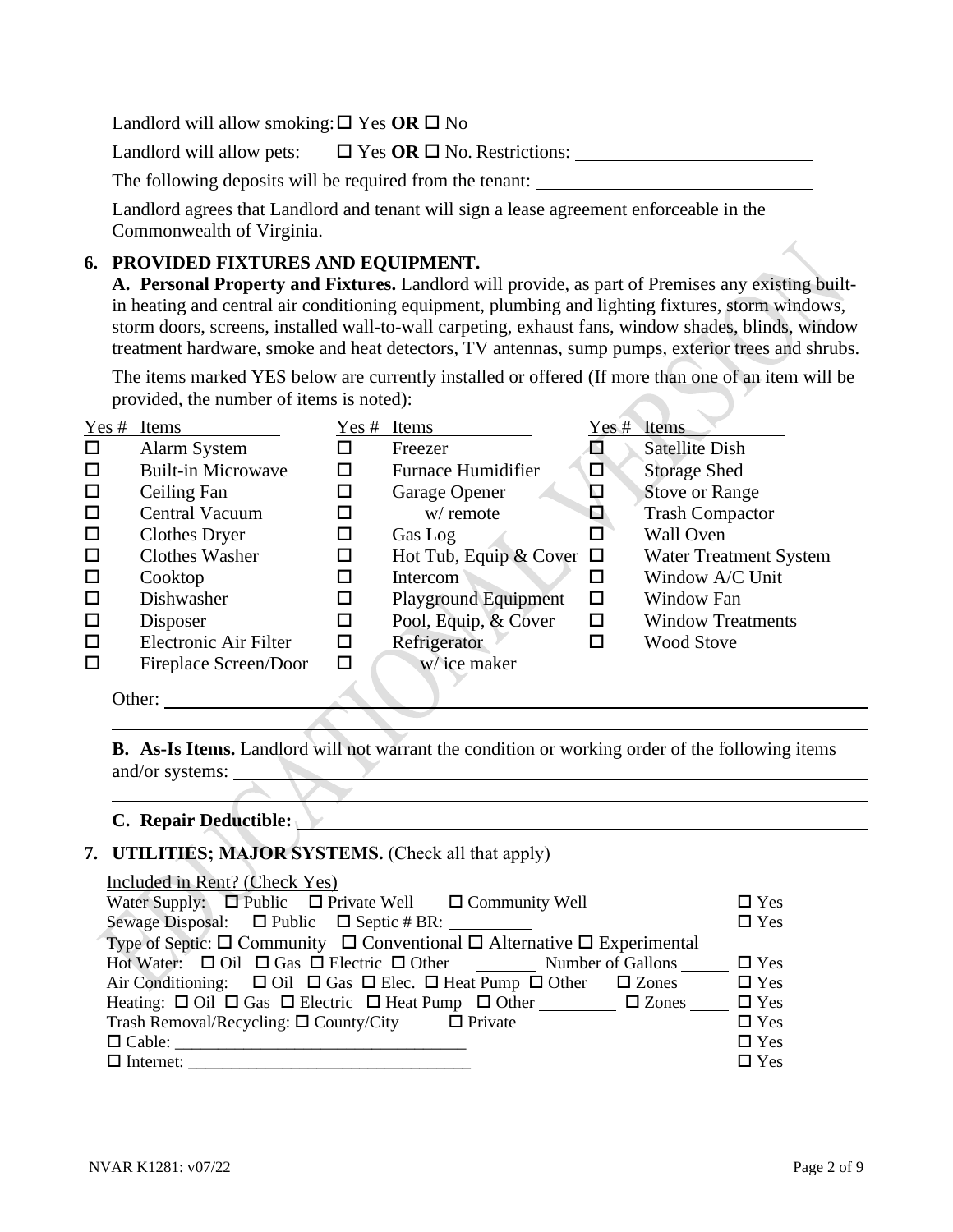- **8. VIRGINIA RESIDENTIAL LANDLORD TENANT ACT (VRLTA).** Premises are subject to VRLTA and Broker will only provide a VRLTA lease.
- **9. BROKER DUTIES.** Broker will perform, and Landlord hereby authorizes Broker to perform, the following duties. In performing these duties, Broker will exercise ordinary care, comply with all applicable laws and regulations and treat all parties honestly.

**A.** Broker will protect and promote the interests of Landlord and will provide Landlord with services consistent with the standards of practice and competence that are reasonably expected of licensees engaged in the business of real estate brokerage. Landlord acknowledges that Broker is bound by the bylaws, policies and procedures, and rules and regulations governing the MLS, the Code of Ethics of the National Association of REALTORS®, the Code of Virginia, and the Regional Rules and Regulations for the electronic lockbox system.

**B.** Broker will use reasonable efforts and act diligently to seek tenants for Premises at the price and terms stated herein or otherwise acceptable to Landlord, to negotiate on behalf of Landlord, to establish strategies for accomplishing Landlord's objectives, to assist in satisfying Landlord's contractual obligations and to facilitate the consummation of the lease of Premises.

**C.** Broker will market Premises, at Broker's discretion, including without limitation, description, interior and exterior photographs in appropriate advertising media, such as publications, mailings, brochures and internet sites; provided, however, Broker will not be obligated to continue to market Premises after Landlord has accepted an application.

**D.** Broker will present all written applications or counteroffers to and from Landlord, in a timely manner, even if Premises is subject to an approved application, unless otherwise instructed by Landlord in writing.

**E.** Broker will not continue to market, show and/or permit showings after Premises is subject to a ratified lease, unless otherwise instructed by Landlord in writing.

**F.** Broker will account, in a timely manner, for all money and property received in trust by Broker, in which Landlord has or may have an interest.

**G.** Broker will show Premises during reasonable hours to prospective tenants and will accompany or accommodate, as needed, other real estate licensees, their prospective tenants, inspectors, appraisers, exterminators and other parties necessary for showings and inspections of Premises, to facilitate and/or consummate the rental of Premises. Broker  $\Box$  will **OR**  $\Box$  will not install an electronic lockbox on Premises to allow access and showings by persons who are authorized to access Premises.

**H.** Broker  $\Box$  will **OR**  $\Box$  will not install "For Rent" signs on Premises, as permitted. Landlord is responsible for clearly marking the location of underground utilities, equipment or other items that may be damaged by the placement of the sign.

# **10. MARKETING/MLS/INTERNET ADVERTISING.**

A. □ Landlord authorizes OR □ Landlord does not authorize Broker to market Premises via the Multiple Listing Service ("MLS").

**1. If Landlord authorizes Broker to market Premises in MLS**, Broker will disseminate, via MLS, information regarding Premises, including rental price(s), final rental price, all terms, and all status updates during and after the expiration of this Agreement. Broker will enter the listing information into MLS  $\Box$  within three (3) business days of commencement of the Listing Period  $OR \Box$  on or before:  $OR \Box$  on or before: information into MLS within one (1) business day of Public Marketing of Premises. "Public Marketing" includes, but is not limited to, displaying flyers in windows, yard signs, digital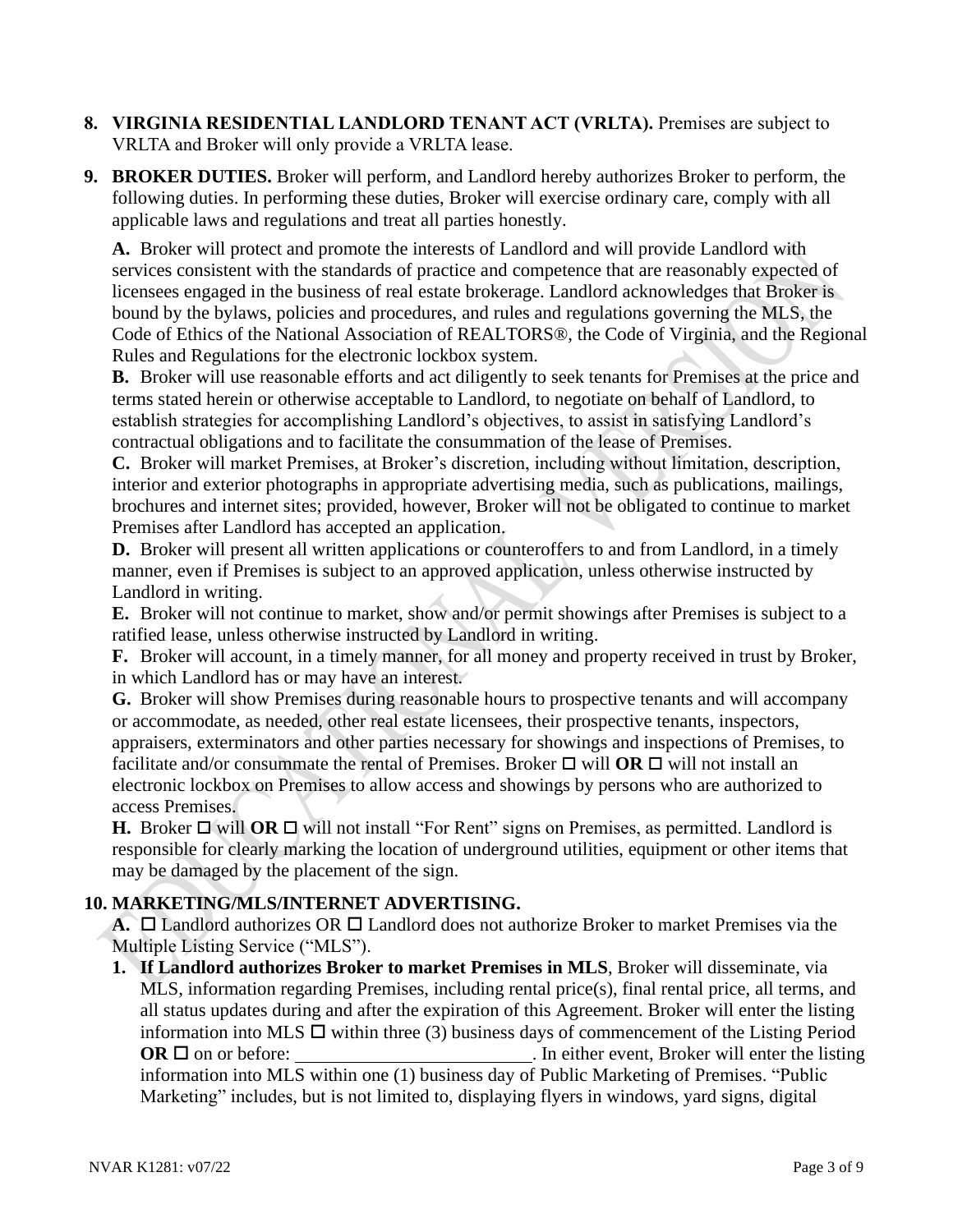marketing on public facing websites, brokerage website displays (including internet data exchanges and virtual office websites), digital communications marketing (email blasts), multibrokerage listing sharing networks, and applications available to the general public.

**2. If Landlord does not authorize Broker to market Premises via MLS**, Broker will instead Publicly Market Premises by such other methods as Broker deems appropriate in accordance with MLS rules and regulations, Virginia law and this Agreement. Landlord will sign and deliver concurrently with this Agreement a "Waiver of Broker Submission to MLS" form or other acceptable certification that Landlord does not authorize Broker to Publicly Market the listing via MLS. Broker will submit such waiver or other certification to MLS within three (3) business days of execution of this Agreement.

**B.** □ Landlord authorizes OR □ Landlord does not authorize Broker marketing Premises through MLS to also make the listing data available to third party websites. Landlord understands that the listing data may get disseminated to third party websites through means other than MLS regardless of the selection above. Landlord acknowledges that the accuracy of the listing data is controlled by the third-party websites and is outside of Broker's control. The parties agree and understand that third party websites include: 1) Broker's internet website; 2) The internet websites of licensed real estate salespersons or associate real estate brokers affiliated with Broker or other brokers participating in MLS; 3) Any other internet websites (such as syndicated websites) in accordance with applicable MLS rules and regulations; and/or 4) Printed media.

**C.** In the event Landlord has opted into marketing Premises in the MLS in subparagraph A above, Broker is hereby authorized by Landlord to submit and market Premises as follows:

- $\Box$  Landlord authorizes **OR**  $\Box$  Landlord does not authorize the display of Premises address on any internet website. In the event Landlord does not authorize the display of the Premises address, only the ZIP code will be displayed.
- $\Box$  Landlord authorizes OR  $\Box$  Landlord does not authorize the display of unedited comments or reviews of Premises (or display a hyperlink to such comments or reviews) on MLS participants' internet websites. This provision does not control the display of such comments on third-party websites such as syndicated websites.
- $\Box$  Landlord authorizes **OR**  $\Box$  Landlord does not authorize the display of an automated estimate of the market value of Premises (or a hyperlink to such estimate) on MLS participants' internet websites. This provision does not control the display of such estimated value of Premises on third-party websites such as syndicated websites.

**D.**  $\Box$  Landlord authorizes **OR**  $\Box$  Landlord does not authorize Broker to list Premises under "coming soon" status in MLS. If Landlord authorizes Broker to list Premises under "coming soon" status in MLS, Broker will list Premises under "coming soon" status in MLS  $\Box$  within three (3) business days of commencement of the Listing Period  $OR \square$  on or before:

Premises may be listed in the MLS under "coming soon" status for no more than 21 days from the date the listing is entered in MLS, except when a longer period is permitted by applicable MLS rules and regulations. Broker may engage in pre-marketing activities prior to the date that Premises is entered in MLS under "active" status including, but not limited to: 1) placing a "coming soon" sign on Premises; 2) notifying agents with other firms that Premises is "coming soon"; and 3) placing advertisements and conduct other marketing activities at Broker's discretion. Broker will not show Premises to prospective buyers or tenants and/or their agents while under "coming soon" status.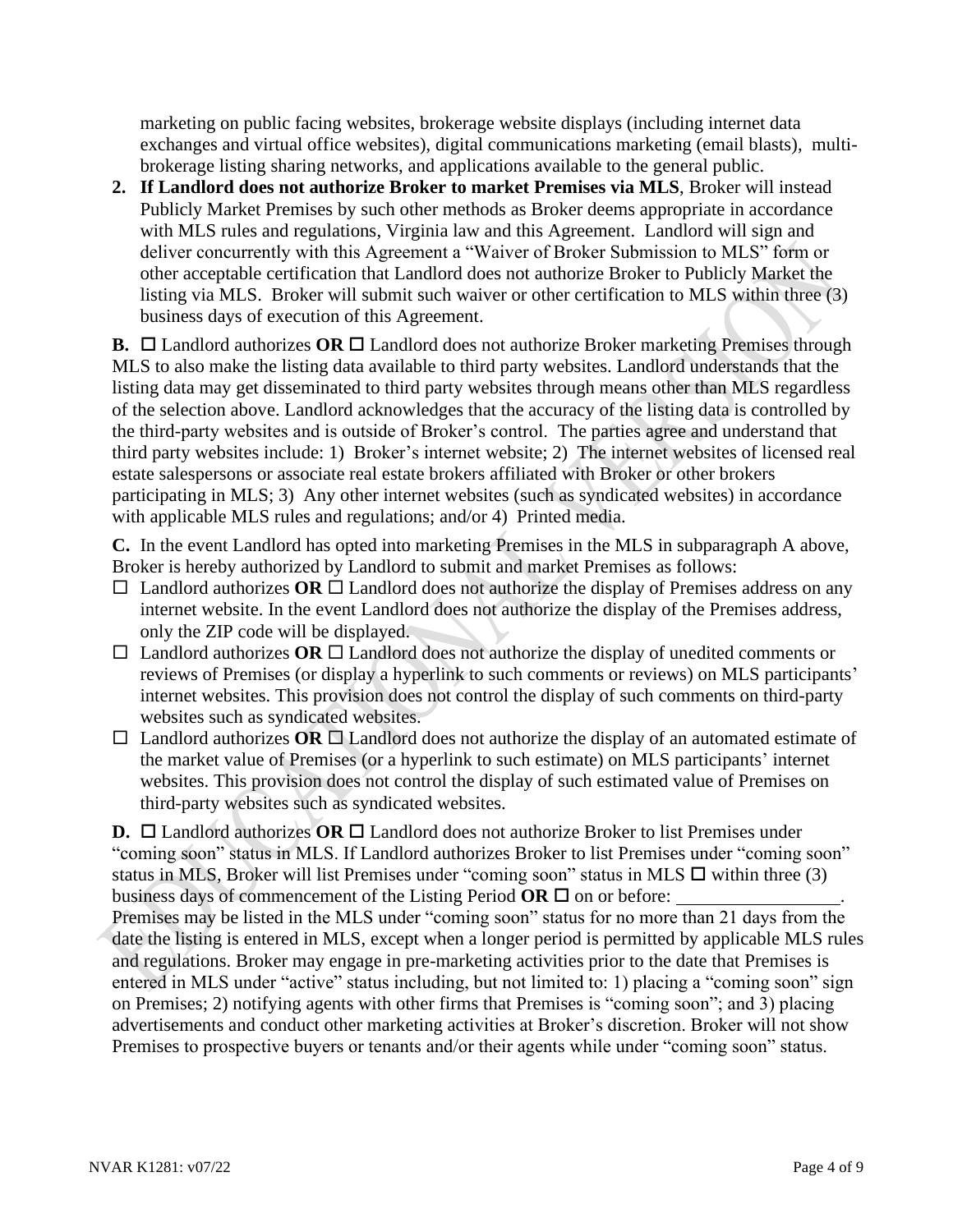**E.** During the term of this Agreement, Landlord may, by written notice to Broker, authorize Broker to enable or disable use of any feature as described above. Broker agrees to update MLS database accordingly.

## **11. TYPES OF REAL ESTATE REPRESENTATION - DISCLOSURE AND INFORMED CONSENT.**

Landlord representation occurs by virtue of this Agreement with Landlord's contract to use Broker's services and may also include any cooperating brokers who act on behalf of Landlord as subagent of Broker. (Note: Broker may assist a tenant or prospective tenant by performing ministerial acts that are not inconsistent with Broker's duties as Landlord's listing agent under this Agreement.)

**Tenant representation** occurs when tenants contract to use the services of their own broker (known as a tenant representative) to act on their behalf.

**Designated representation** occurs when a tenant and landlord in one transaction are represented by different sales associate(s) affiliated with the same broker. Each of these sales associates, known as a designated representative, represents fully the interests of a different client in the same transaction. Designated representatives are not dual representatives if each represents only the tenant or only the landlord in a specific real estate transaction. In the event of designated representatives, each representative will be bound by client confidentiality requirements, set forth in the CONFIDENTIAL INFORMATION paragraph. The broker remains a dual representative.

- $\Box$  Landlord does not consent to designated representation, thus Landlord does not allow Premises to be shown to a tenant represented by this Broker through another designated representative associated with the firm **OR**
- $\Box$  Landlord consents to designated representation and allows Premises to be shown to a tenant represented by this Broker through another designated representative associated with the firm.

**Dual representation** occurs when the same broker and the same leasing associate represent both the tenant and landlord in one transaction. In the event of dual representation, the broker will be bound by confidentiality requirements for each client, set forth in the CONFIDENTIAL INFORMATION paragraph.

- □ Landlord does not consent to dual representation; thus, Landlord does not allow Premises to be shown to a tenant represented by this Broker through the same representative **OR**
- $\Box$  Landlord consents to dual representation and consents to allow Premises to be shown to a tenant represented by this Broker through the same representative.

### **An additional disclosure is required before designated or dual representation is to occur for a specific transaction.**

Broker will notify other real estate licensees via the MLS of whether Landlord consents to designated representation and/or dual representation.

# **12. BROKER COMPENSATION.**

**A. Payment.** Landlord will pay Broker in cash total compensation of

("Compensation") if, during the term of this Agreement, anyone produces a tenant ready, willing and able to lease Premises. Compensation is also earned if, within days after the expiration or termination of this Agreement, an application is accepted with a ready, willing, and able tenant to whom Premises had been shown during the term of this Agreement; provided,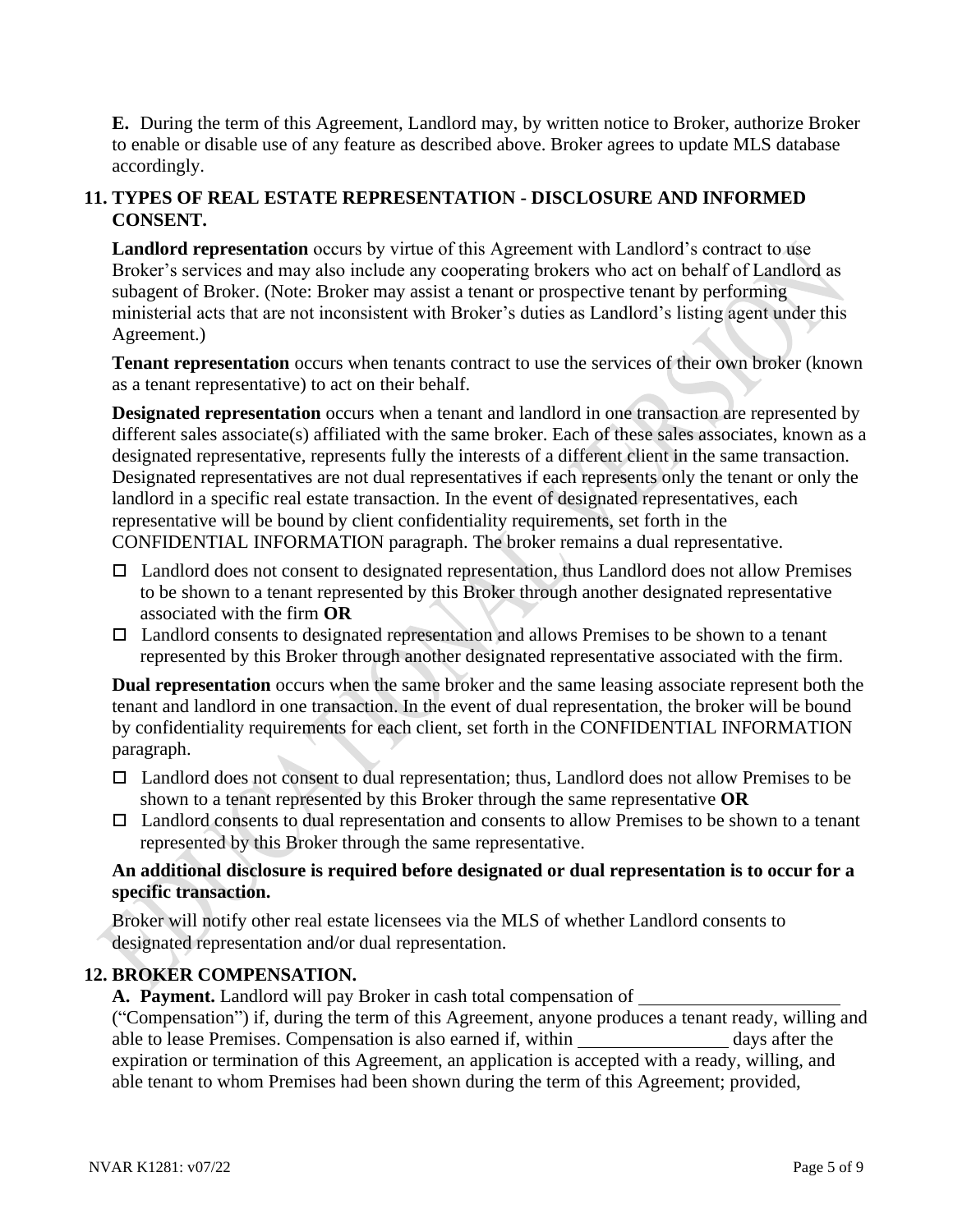however, that Compensation need not be paid if the Premises are listed with another real estate company.

**B. Leasing Broker.** Broker will offer a portion of Compensation to a cooperating broker as indicated:

Tenant Agency Compensation: **OR**

Other Compensation:

*Note: Compensation may be shown by a percentage of the monthly lease price, a definite dollar amount or "N" for no compensation.*

*Broker's compensation and the sharing of compensation between brokers are not fixed, controlled, recommended or suggested by any Multiple Listing Service or association of REALTORS®.*

**C. Retainer Fee.** Broker acknowledges receipt of a retainer fee in the amount of which  $\Box$  will **OR**  $\Box$  will not be subtracted from Compensation. The retainer is non-refundable and is earned when paid.

**D. Early Termination.** In the event Landlord wishes to terminate this Agreement prior to the end of Listing Period, without good cause, Landlord will pay Broker before Broker's execution of a written release.

**E. Purchase By Tenant.** If a tenant purchases Premises during tenant's occupancy of Premises or within \_\_\_\_ days of vacating Premises, Landlord agrees to pay Broker compensation of in cash at settlement.

- **13. CONFIDENTIAL INFORMATION.** Broker will maintain the confidentiality of all personal and financial information and other matters identified as confidential by the client which were obtained by Broker during the brokerage relationship, unless the client consents in writing to the release of such information or as otherwise provided by law. The obligation of Broker to preserve confidential information continues after termination of the brokerage relationship. Information concerning material adverse facts about Premises is not considered confidential information.
- **14. AUTHORIZATION TO DISCLOSE OTHER APPLICATIONS.** In response to inquiries from tenants or cooperating brokers, Broker may not disclose, without Landlord's authorization, the existence of other written offers on Premises. If Landlord does give such authorization, Landlord acknowledges that Broker and leasing associate(s) must disclose whether the offers were obtained by the listing agent, another member of the listing Broker's firm, or by a cooperating broker. Landlord  $\Box$  does **OR**  $\Box$  does not authorize Broker and sales associate to disclose such information to tenants or cooperating brokers.
- **15. COMPLIANCE WITH FAIR HOUSING LAWS.** Premises will be shown and made available without regard to all classes protected by the laws of the United States, the Commonwealth of Virginia, and applicable local jurisdictions, or by the REALTOR® Code of Ethics.

| <b>16. RELOCATION PROGRAM.</b>      | Landlord is participating in any type of relocation program: $\Box$ Yes OR $\Box$ No. |     |         |
|-------------------------------------|---------------------------------------------------------------------------------------|-----|---------|
| If "Yes": (a) the program is named: |                                                                                       |     | Contact |
| Name                                | <b>Contact Information</b>                                                            | and |         |
| (b) terms of the program are:       |                                                                                       |     |         |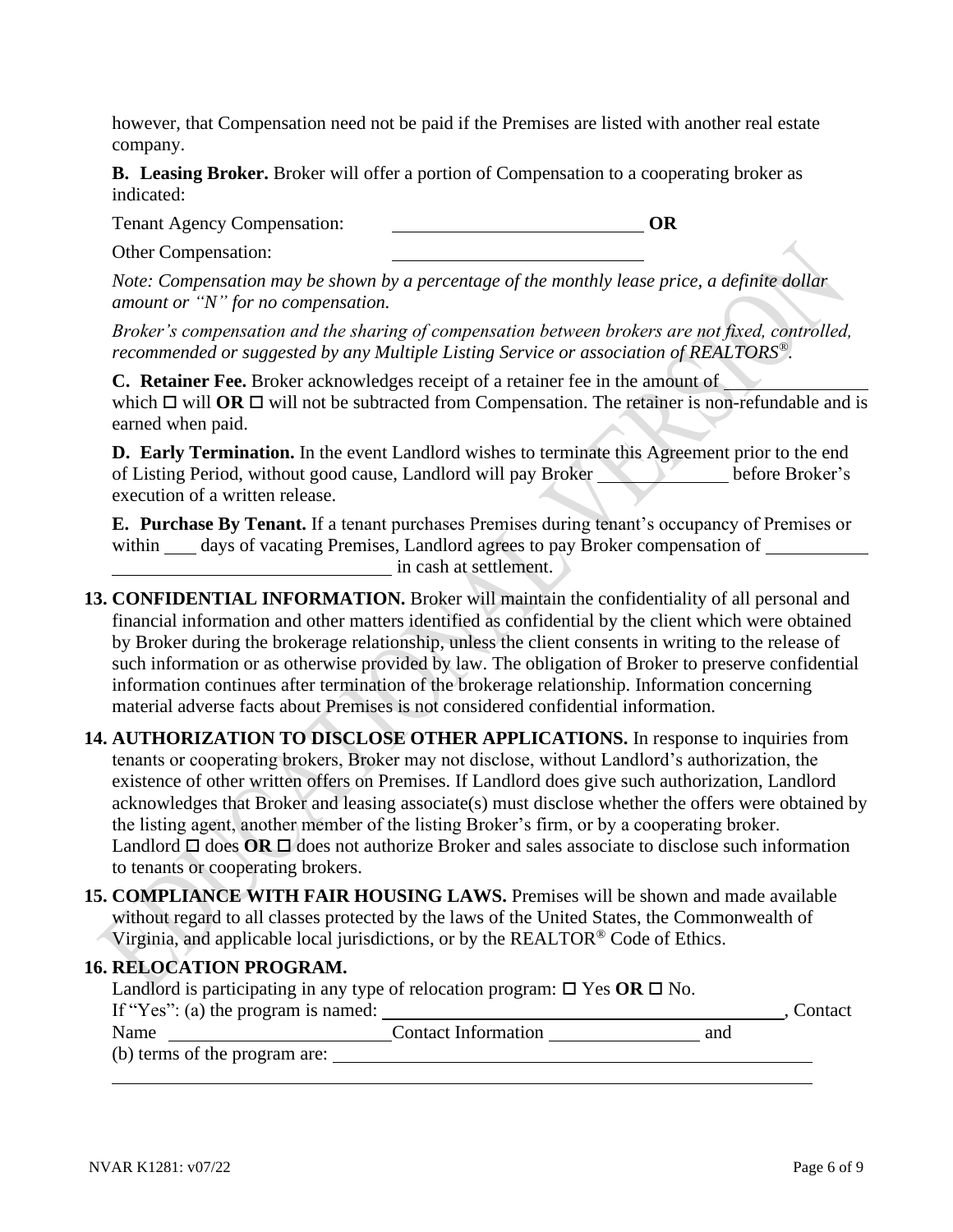If "No" or if Landlord has failed to list a specific relocation program, then Broker will have no obligation to cooperate with or compensate any undisclosed program.

**17. CONDOMINIUM OR PROPERTY ASSOCIATION.** In the event that there is a condominium or property owners' association for the Premises, Landlord agrees to provide  $\Box$  to Broker at the commencement of Agreement **OR**  $\Box$  to the tenant prior to lease execution copies of current rules  $\&$ regulations pertaining to Premises. This package will be provided  $\Box$  at Landlord's cost  $\overline{OR} \Box$  at the tenant's cost. Fees in addition to regular monthly charges are:  $\Box$  Move-In  $\Box$  Parking  $\Box$  Pool  $\Box$ Tennis  $\Box$  Other

Landlord is responsible for all association dues and fees. Landlord represents that Landlord  $\Box$  is  $\overrightarrow{OR}$  $\square$  is not current on all association dues and/or special assessments.

- **18. LEAD-BASED PAINT DISCLOSURE.** Landlord represents that the residential dwelling(s) at Premises  $\Box$  were  $\overline{OR}$   $\Box$  were not constructed before 1978. If the dwelling(s) were constructed before 1978, Landlord is subject to federal law concerning disclosure of the possible presence of lead-based paint at Premises, and Landlord acknowledges that Broker has informed Landlord of Landlord's obligations under the law. If the dwelling(s) were constructed before 1978, unless exempt under 42 U.S.C. 4852(d), Landlord has completed and provided to Broker the form, "Rental: Disclosure And Acknowledgment Of Information On Lead-Based Paint And/Or Lead-Based Paint Hazards" or equivalent form.
- **19. CURRENT LIENS.** Landlord represents to Broker that the below information is true and complete to the best of Landlord's information, knowledge and belief:

### *Check all that are applicable:*

- **A.** Premises are not encumbered by any mortgage or deed of trust (*if box is checked, skip to D*).
- **B.** □ Landlord is current on all payments for all loans secured by Premises.

**C.**  $\Box$  Landlord is not in default and has not received any notice(s) from the holder(s) of any loan secured by Premises, or from any other lien holder of any kind, regarding a default under any loan, threatened foreclosure, notice of foreclosure, or the filing of foreclosure.

**D.** □ There are no liens secured against Premises for federal, state or local income taxes; unpaid real property taxes; or unpaid condominium or homeowners' association fees.

**E.** □ There are no judgments against Landlord (including each owner for jointly held property). Landlord has no knowledge of any matter that might result in a judgment that may potentially affect Premises.

**F.**  $\Box$  Landlord has not filed for bankruptcy protection under Federal law and is not contemplating doing so during the term of this Agreement, or subsequent Lease Term.

During the term of this Agreement, should any change occur with respect to answers A through F above, Landlord will immediately notify Broker and Leasing Associate/Listing Agent, in writing, of such change.

### **20. MISCELLANEOUS PROVISIONS.**

**A. Landlord Representations and Warranties.** Landlord is aware that Landlord may be responsible for failing to disclose information and/or misrepresenting the condition of Premises. Landlord warrants that:

- **1.** Landlord is not a party to a listing agreement with another broker for the sale, exchange or lease of Premises.
- **2.** No person or entity has the right to purchase, lease or acquire Premises, by virtue of an option, right of first refusal or otherwise.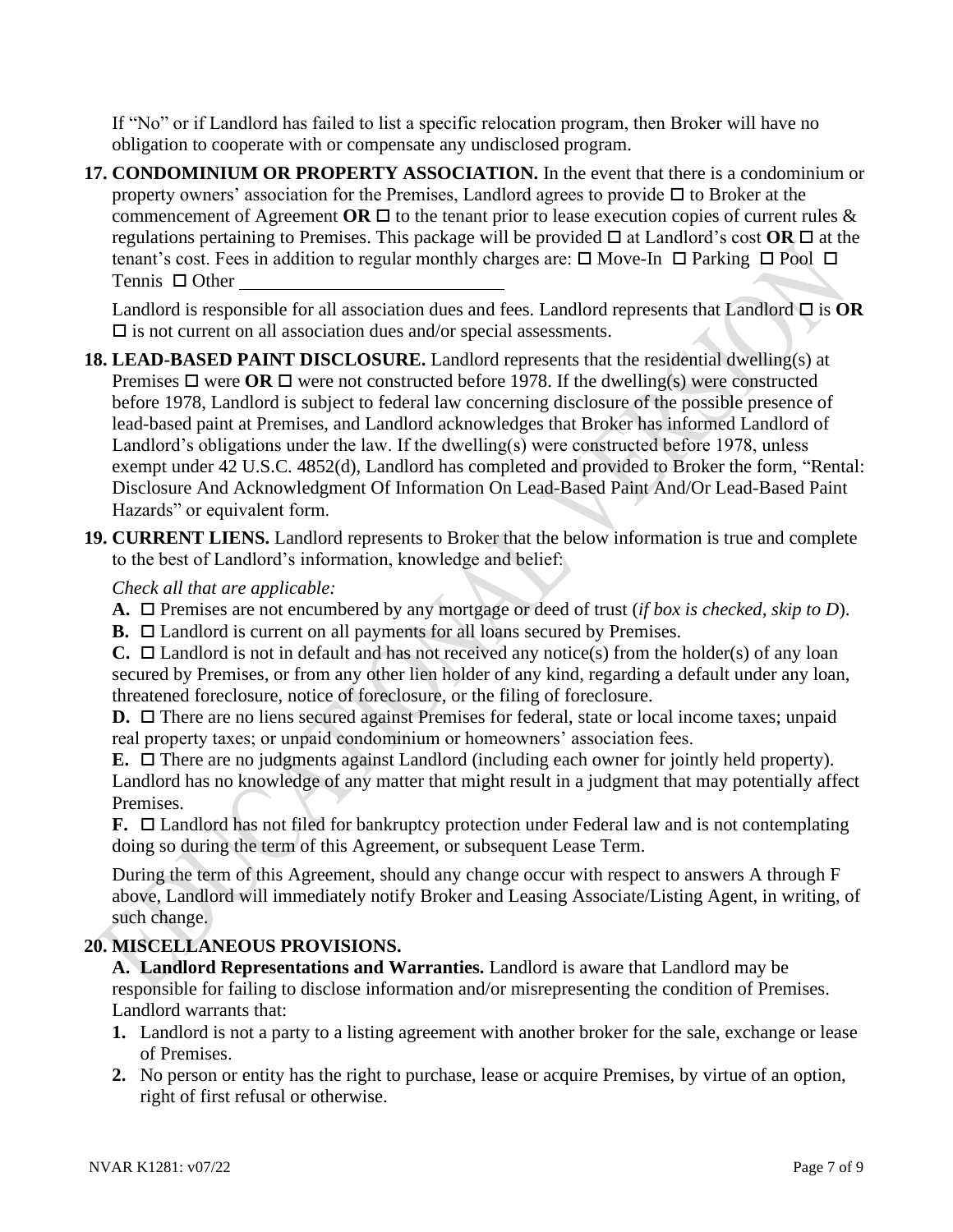- **3.** Landlord  $\Box$  is **OR**  $\Box$  is not a licensed (active/inactive) real estate agent/broker.
- **4.** Landlord  $\Box$  has **OR**  $\Box$  has no knowledge of the existence, removal or abandonment of any underground storage tank on Premises.
- **5.** Premises  $\Box$  are **OR**  $\Box$  are not currently tenant-occupied.

**B. Access to Premises.** Landlord will provide keys to Broker for access to Premises to facilitate Broker's duties under this Agreement. If Premises are currently tenant-occupied, Landlord will provide Broker with any current lease documents and contact information for current tenant and will use best efforts to obtain the full cooperation of current tenants, in connection with showings and inspections of Premises.

#### **C. Landlord Assumption of Risk.**

**1.** Landlord retains full responsibility for Premises, including all utilities, maintenance, physical security and liability during the term of this Agreement. Landlord is advised to take all precautions for safekeeping of valuables and to maintain appropriate property and liability insurance through Landlord's own insurance company.

Broker is not responsible for the security of Premises or for inspecting Premises on any periodic basis. If Premises are or become vacant during the Listing Period, Landlord is advised to notify Landlord's homeowner's insurance company and request a "Vacancy Clause" to cover Premises.

**2.** In consideration of the use of Broker's services and facilities and of the facilities of any Multiple Listing Service, Landlord and Landlord's heirs and assigns hereby release Broker, Broker's designated agents, sub-agents, sales associates and employees, any Multiple Listing Service and the Directors, Officers and employees thereof, including officials of any parent association of REALTORS®, except for malfeasance on the part of such parties, from any liability to Landlord for vandalism, theft or damage of any nature whatsoever to Premises or its contents that occurs during the Listing Period. Landlord waives any and all rights, claims and causes of actions against them and holds them harmless for any property damage or personal injury arising from the use or access to Premises by any persons during the Listing Period.

**D. Appropriate Professional Advice.** Broker can counsel on real estate matters, but if Landlord desires legal advice, Landlord is advised to seek legal counsel. Landlord is advised further to seek appropriate professional advice concerning, but not limited to, property or tax and insurance matters.

**E. Service Provider Referrals.** Broker or one of Broker's sales associates may refer a service provider to assist Landlord in this transaction. This referral is not an endorsement, guarantee or warranty as to the quality, cost and/or timeliness of the services to be provided. Landlord is advised to independently investigate all options for service providers and consider whether any service provider will work effectively with Landlord. Landlord is free to reject any referred service provider for any or no reason.

**F. Subsequent Offers After Application Acceptance**. After a rental application has been accepted for Premises, Broker recommends Landlord obtain the advice of legal counsel prior to acceptance of any subsequent application to rent.

**G. Governing Law.** The laws of the Commonwealth of Virginia will govern the validity, interpretation and enforcement of this Agreement.

**H. Binding Agreement**. This Agreement, unless amended in writing by the parties, contains the final and entire agreement and the parties will not be bound by any terms, conditions, oral statements, warranties or representations not herein contained.